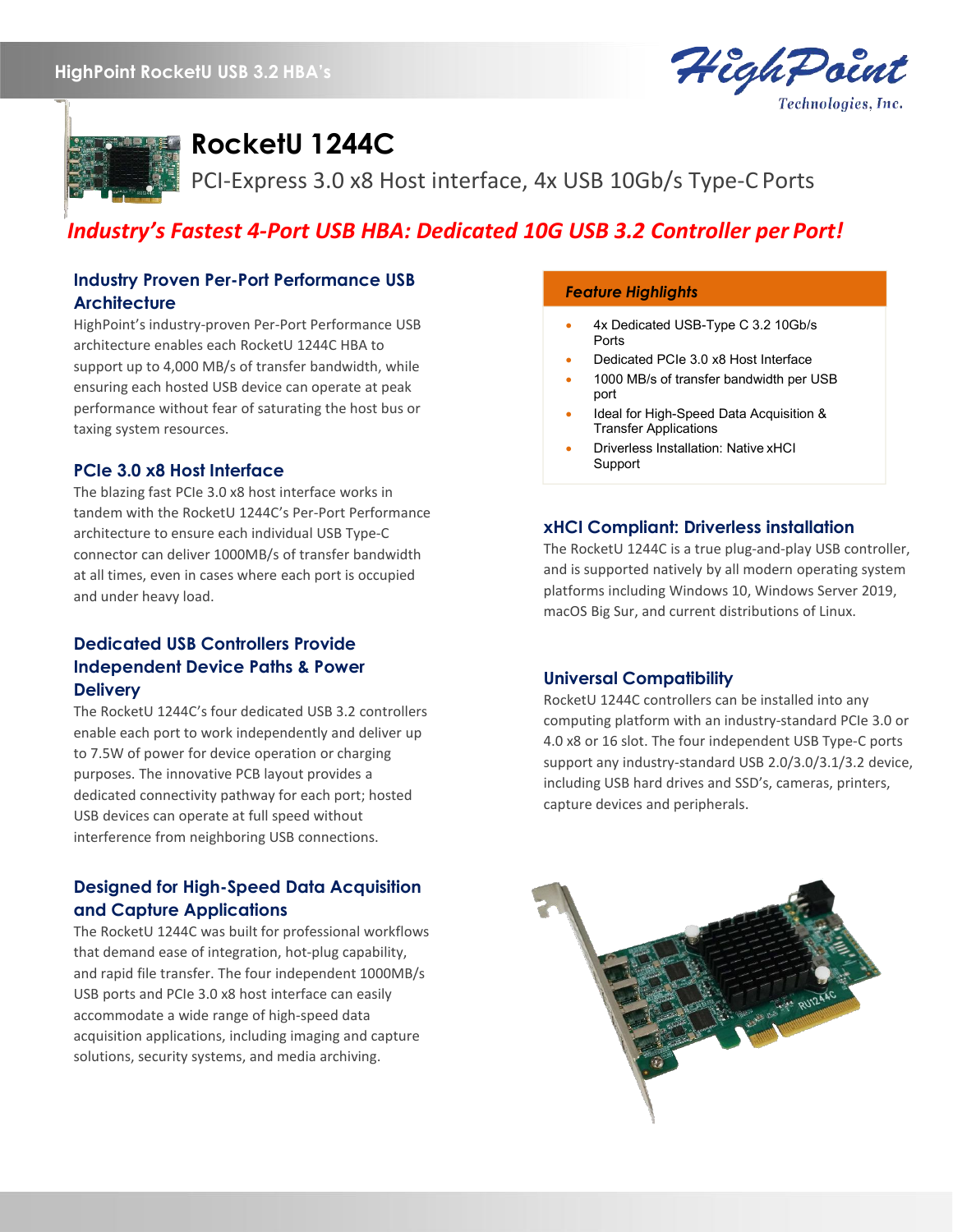

| <b>Feature Specifications</b>                              |                                                                                                              |
|------------------------------------------------------------|--------------------------------------------------------------------------------------------------------------|
| Host Bus Interface                                         | 8-lane, 8 GT/s PCI Express 3.0 Compliant                                                                     |
| Interface Technology                                       | Supports up to USB 3.2 10Gb/s link speed<br>Backwards compatible with USB 3.2 Gen 2, USB 3.2 Gen 1 & USB 2.0 |
| <b>Supported Standard</b>                                  | UASP, xHCl                                                                                                   |
| <b>Operating System Support</b>                            |                                                                                                              |
| <b>Operating System Support (Mac</b><br>compatibility)     | Mac Pro5,1 or 7,1<br>MacOS10.12.6+                                                                           |
| <b>Operating System Support (Windows</b><br>compatibility) | Computer with PCIe slots<br>Windows 10, 8.1, 7<br>Windows Server 2019,2016,2012,and 2008(64-bit editions)    |
| <b>Operating System Support (Linux</b><br>compatibility)   | Computer with PCIe slots<br>Linux kernel 3.10.0+                                                             |
| Apple M1 Platform Support                                  | Yes(Requires RS6661A)                                                                                        |
| Number of Channel / Port                                   | 4x USB 3.2 Gen 2                                                                                             |
| Port Type                                                  | <b>USB Vertical Type-C</b>                                                                                   |
| Data Transfer Rates:                                       | Dedicated 10Gb/s per port                                                                                    |
| Number of Devices                                          | 4x USB 1.x, 2.0, and 3.x compatible devices                                                                  |
| <b>USB port Ampage</b>                                     | 1.5A output per port                                                                                         |
| <b>Bus Powered Peripherals</b>                             | Up to 7.5W per port for device operation or charging                                                         |
| <b>External Power Support</b>                              | Yes (6pin PCIe Power Connector)                                                                              |
| <b>USB Port Sharing</b>                                    | Dedicated (Not Shared): Each USB Port has a dedicated controller (ASM3142)                                   |
| Form Factor                                                | Low-Profile                                                                                                  |
| <b>Dimensions</b>                                          | 4.52"W x 2.71"H x 0.71"D                                                                                     |
| Weight                                                     | 0.46 lbs.                                                                                                    |
| Warranty                                                   | 2 Year                                                                                                       |
| <b>Compliance Certification</b>                            | CE, FCC, RoHS, REACH, WEEE                                                                                   |
| <b>Storage Feature</b>                                     |                                                                                                              |
| <b>Bootable Drive Support</b>                              | Yes (Linux, Mac)                                                                                             |
| Drive hotplug Support                                      | Yes                                                                                                          |
| <b>Operating Environment</b>                               |                                                                                                              |
| Work Temp:                                                 | $5^{\circ}$ C ~ 45 $^{\circ}$ C                                                                              |
| Storage Temp:                                              | $40^{\circ}$ C ~ 65 $^{\circ}$ C                                                                             |
| <b>Operating Voltage</b>                                   | PCI-e: 12V, 3.3V                                                                                             |
| Power                                                      | Typical: 8.83W (card only)                                                                                   |
| MTBF (Mean Time Before Failure)                            | 920,585 Hours                                                                                                |
| <b>Kit Contents</b>                                        |                                                                                                              |
| Controller card                                            | 1x Controller card                                                                                           |
| <b>Quick Installation Guide</b>                            | 1x Quick Installation Guide                                                                                  |
| Low Profile Bracket                                        | 1x Low Profile Bracket                                                                                       |